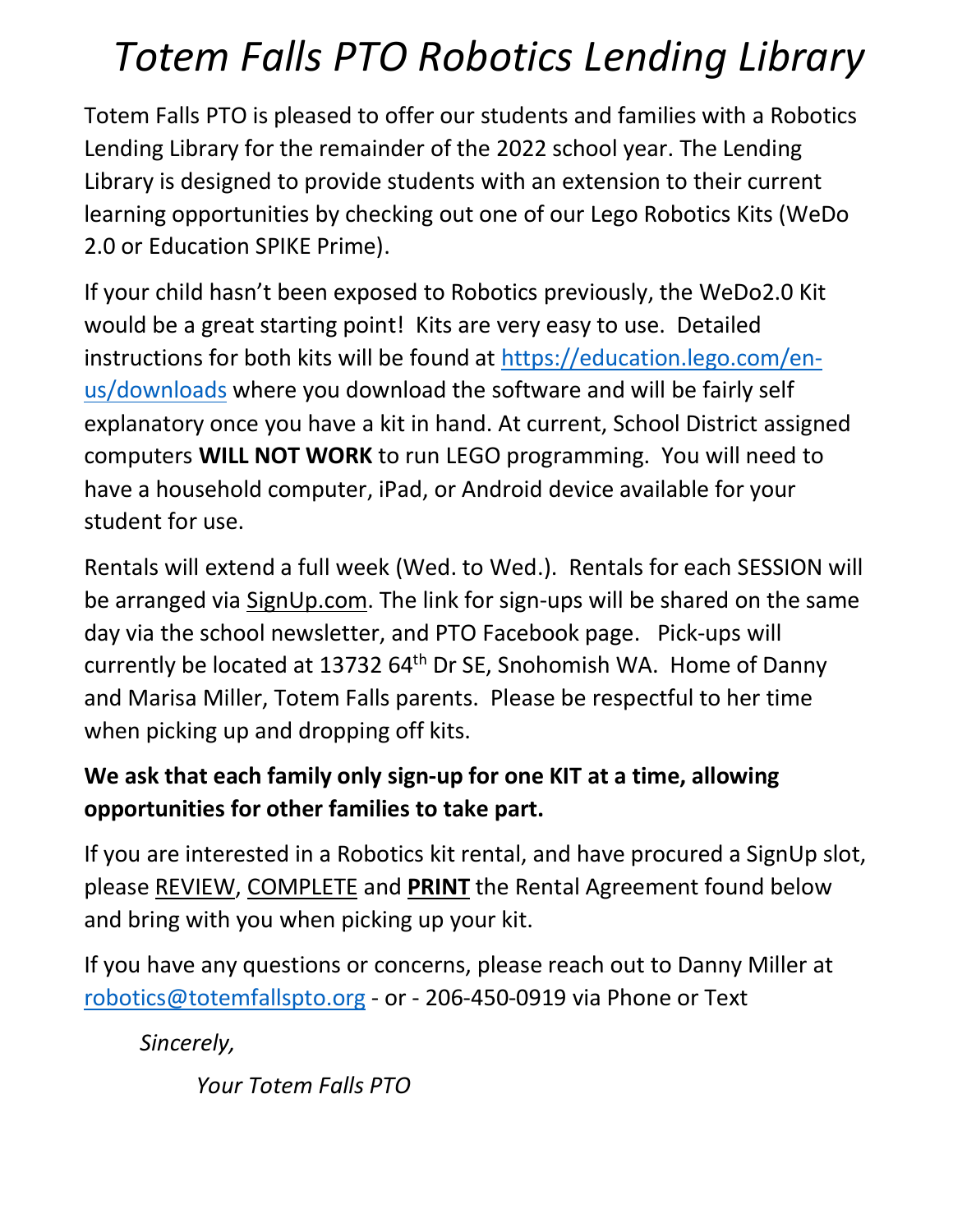

Robotics set being rented: WeDo2.0 / SPIKE Prime (circle one)

| KIT ID $#$                                                                                                                                   |                            |
|----------------------------------------------------------------------------------------------------------------------------------------------|----------------------------|
| <b>STUDENT NAME:</b><br><u> 1990 - Johann John Harry Harry Harry Harry Harry Harry Harry Harry Harry Harry Harry Harry Harry Harry Harry</u> | STUDENT ID:                |
| PARENT/GUARDIAN:<br>EMAIL:                                                                                                                   |                            |
| <b>RENTAL CHECK-OUT DATE:</b>                                                                                                                | <b>RENTAL RETURN DATE:</b> |
| <b>PARENT CONTACT PHONE:</b>                                                                                                                 |                            |

*You agree to:*

**\_\_\_\_\_\_\_\_\_\_**

*I will return the set broken down after I am finished with my rental period.*

I will notify the robotics distributor of any damage or missing pieces (reference inventory list with kit) that were lost during the time I rented the LEGO set and understand that I may be charged to replace *damaged and/or missing parts. I have reviewed the replacement price list attached.* **PARENT INITIAL**

*SPIKE: Missing Motor \$34.95, Color Sensor \$23.95, OR Technic Large HUB \$247.95 ;* www.education.lego.com *- OR- single parts list* www.brickset.com *Full Replacement Cost: \$329.95 (see attached for additional info)*

*WEDO: Motion Sensor \$25.95, Tilt Sensor \$25.95, Linear Motor \$12.99, Smart Hub \$69.95 ;* www.education.lego.com *-OR- single parts list* www.brickset.com *Full Replacement Cost: \$214.95*

I will count my pieces with the robotics distributor prior to checkout, to ensure I have all the needed *pieces to complete the kit and various builds.*

*Totem Falls Elementary is not liable for any injuries or computer damages that could occur while the Lego set is in the possession of the renter.*

*I will return Lego set on the date needing to be returned.*

*In order to assure the health and safety of renters, we will wait 2 days between renters.*

*Name of Parent or Guardian of Child ( Print) DATE* 

*Signature of Parent or Guardian*